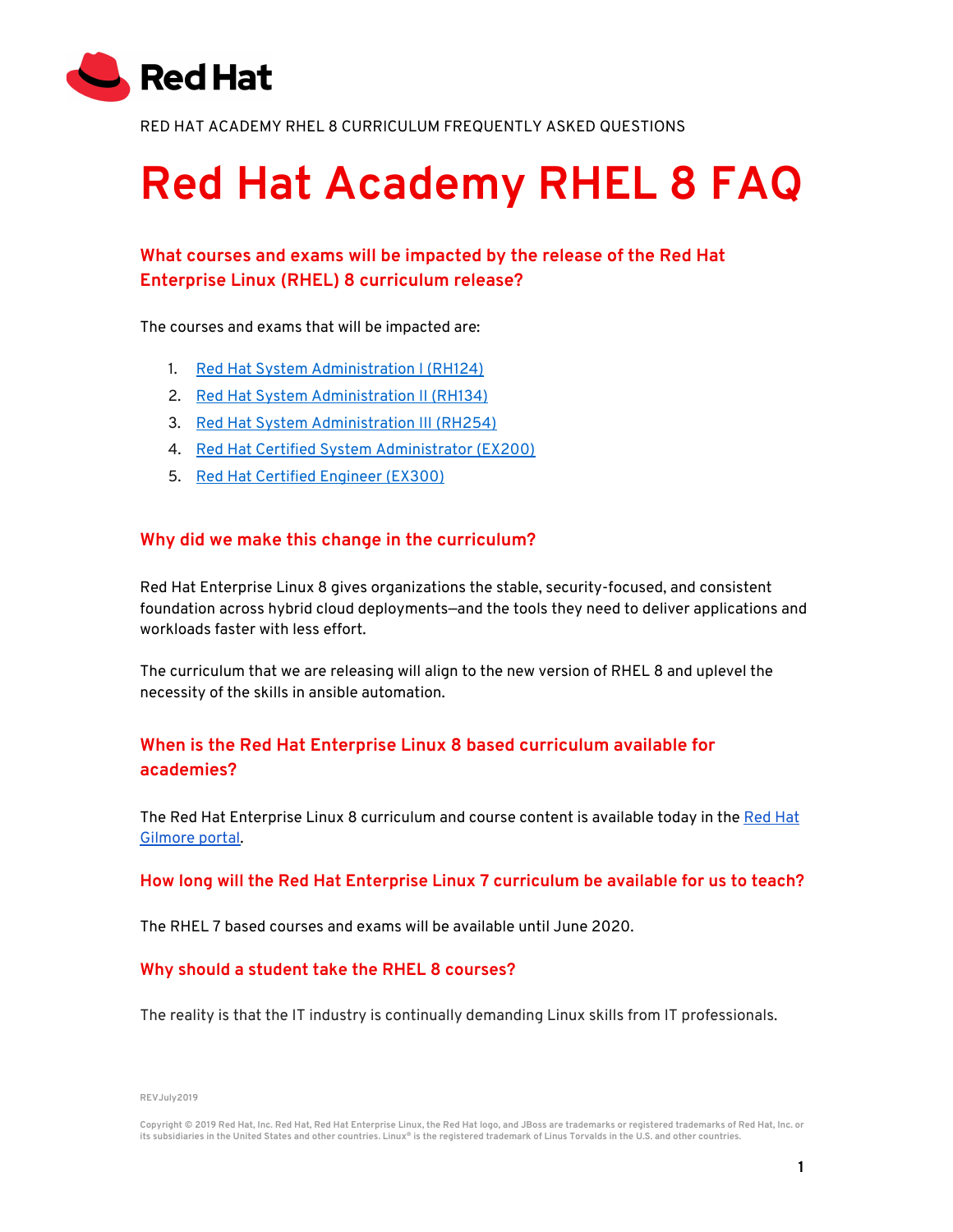

#### RED HAT ACADEMY RHEL 8 CURRICULUM FREQUENTLY ASKED QUESTIONS

*"Linux is back on top as the most in-demand open source skill category, making it required knowledge for most entry-level open source careers"*

This curriculum will provide students with Linux administration "survival skills" by focusing on core administration tasks. This curriculum also provides a foundation for students planning to become full-time Linux system administrators by introducing key command-line concepts and enterprise-level tools. Red Hat Enterprise Linux is the intelligent operating system that is the consistent foundation for the enterprise hybrid cloud. The version 8 release of Red Hat Enterprise Linux will focus on digital transformation, application, deployment and security.

#### **What is the learning path for the RHEL 8 version of the curriculum?**



#### Red Hat Enterprise Linux 8 path

#### **What are the hardware requirements for training courses and exams?**

Please refer to the classroom [requirement](https://www.redhat.com/cms/managed-files/tr-hardware-requirements-testing-policy-doc-f13661-201811-en_0.pdf)s document to review the specific requirements for each course.

- **1. Red Hat System Administration I (RH124v8)** Level: II Sufficient multicore CPU with 8GB RAM and minimum 250GB HDD
- **2. Red Hat System Administration II (RH134v8)** Level: II Sufficient multicore CPU with 8GB RAM and minimum 250GB HDD
- **3. Red Hat System Administration III (RH294)** Level II: Multi-core CPU with VT support, 8 GB RAM, 250 GB HDD and Gigabit Ethernet

## **What concepts and topics are different between RHEL7 RH254 and RHEL8 RH294?**

Red Hat System Administration III: Linux Automation (RH294) for RHEL 8 supersedes the Red Hat System Administration III: Data Center Services for Red Hat Enterprise Linux 7 (RH254)